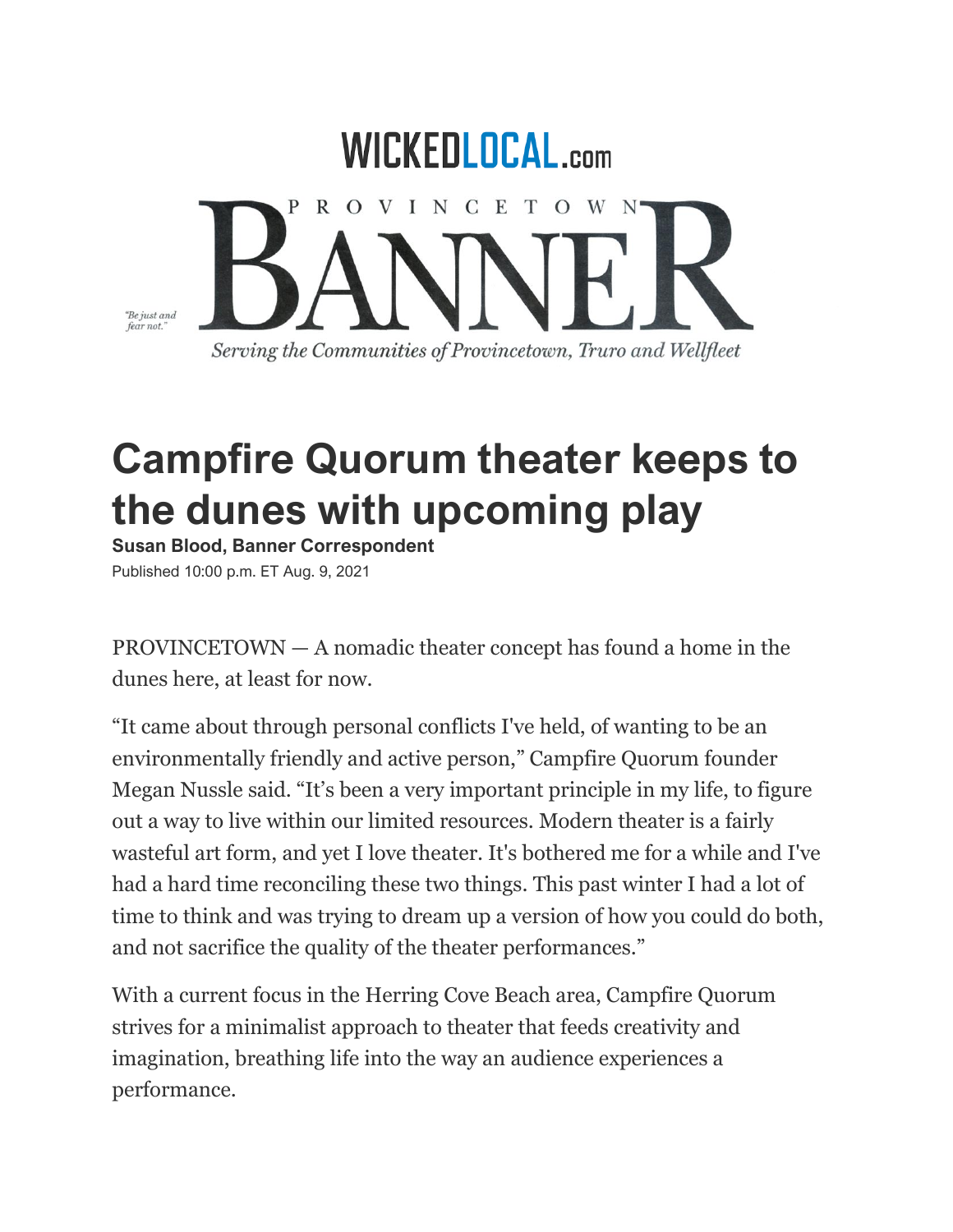

Nussle is building her company with the help of friends and the support of Provincetown Community Compact's Think-ubator program, which assists grassroots projects that benefit the Outer Cape community.

Now a year-round resident, Nussle has been involved with the Provincetown Tennessee Williams Theater Festival since 2013. In 2018 she became the festival's artistic associate, assisting festival curator David Kaplan. For this year's festival, Kaplan asked Nussle to direct "The Witch," a 17th century play in which Rosamund, Duchess of Ravenna, summons the witch Hecate to assist in killing her husband Alboin. Set in Provincetown, Nussle's version tells the story within the framework of the First Landing, when the Pilgrims arrived in 1620 on the Mayflower.

"The conceit of the play is that the women of the Mayflower are stealing away from the men on their first day on land, which is known as the day of washing" Nussle said. "My idea is that the women escaped into the woods to finish the laundry and put on a theatrical play for themselves. It's the first time away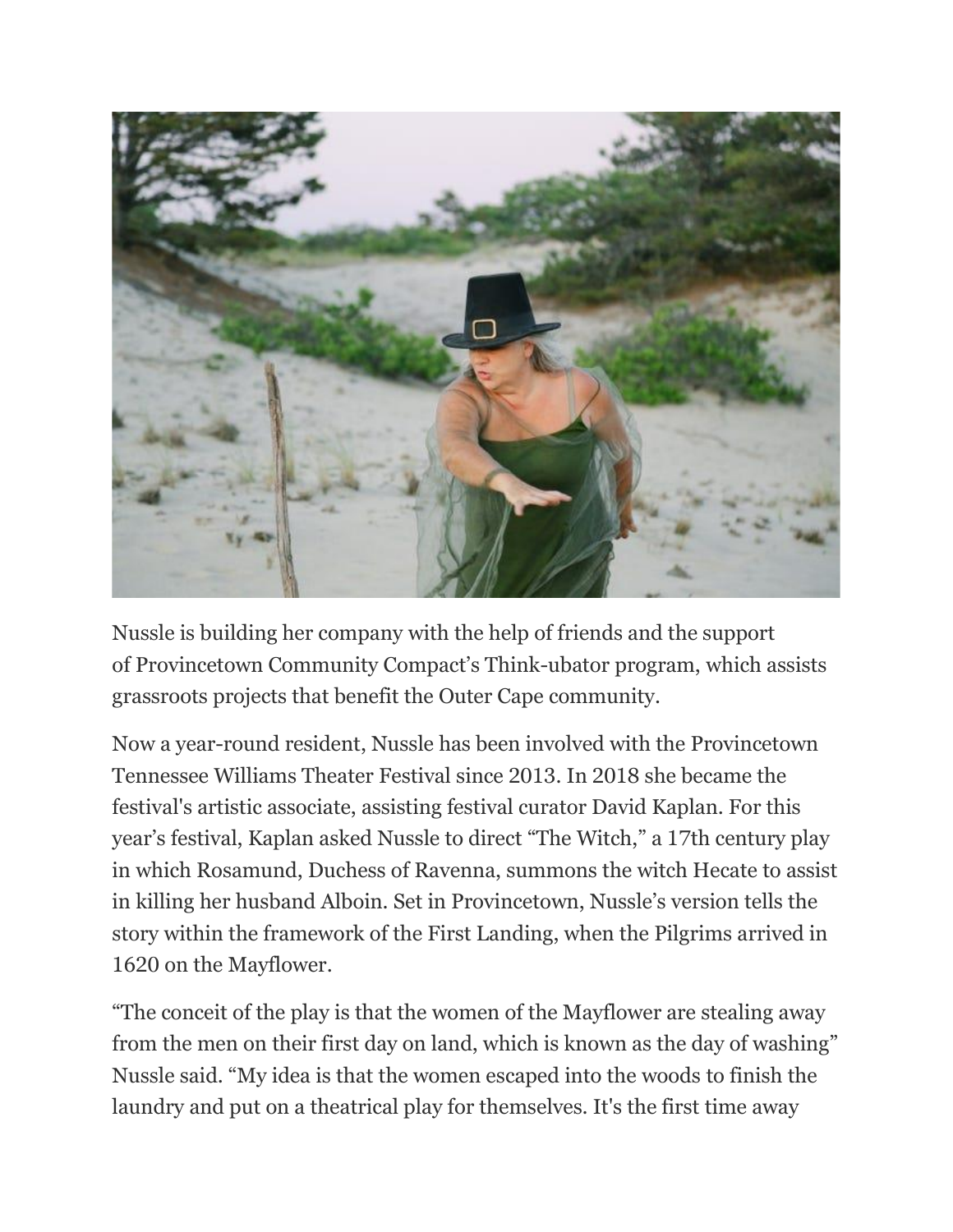from the men in over two months, at least, and their opportunity to do all the things they can't do either because of the men or because of strongly held Puritan limitations. Anything to do with witches is a huge taboo, so they're going to have fun with that."



Auditions were held in July and casting is nearly finalized. The original plan was to produce the play in August, but it was postponed due to the spike in COVID-19 virus cases in Provincetown, as well as difficulties in casting, Nussle said. Actors often work in the service industry, on the Outer Cape and elsewhere. With widespread staffing shortages in Provincetown, actors weren't as available as they normally would be to do creative projects, she said.

The location for the festival production is yet to be decided, but Nussle envisions it as theater in the round, in the woods.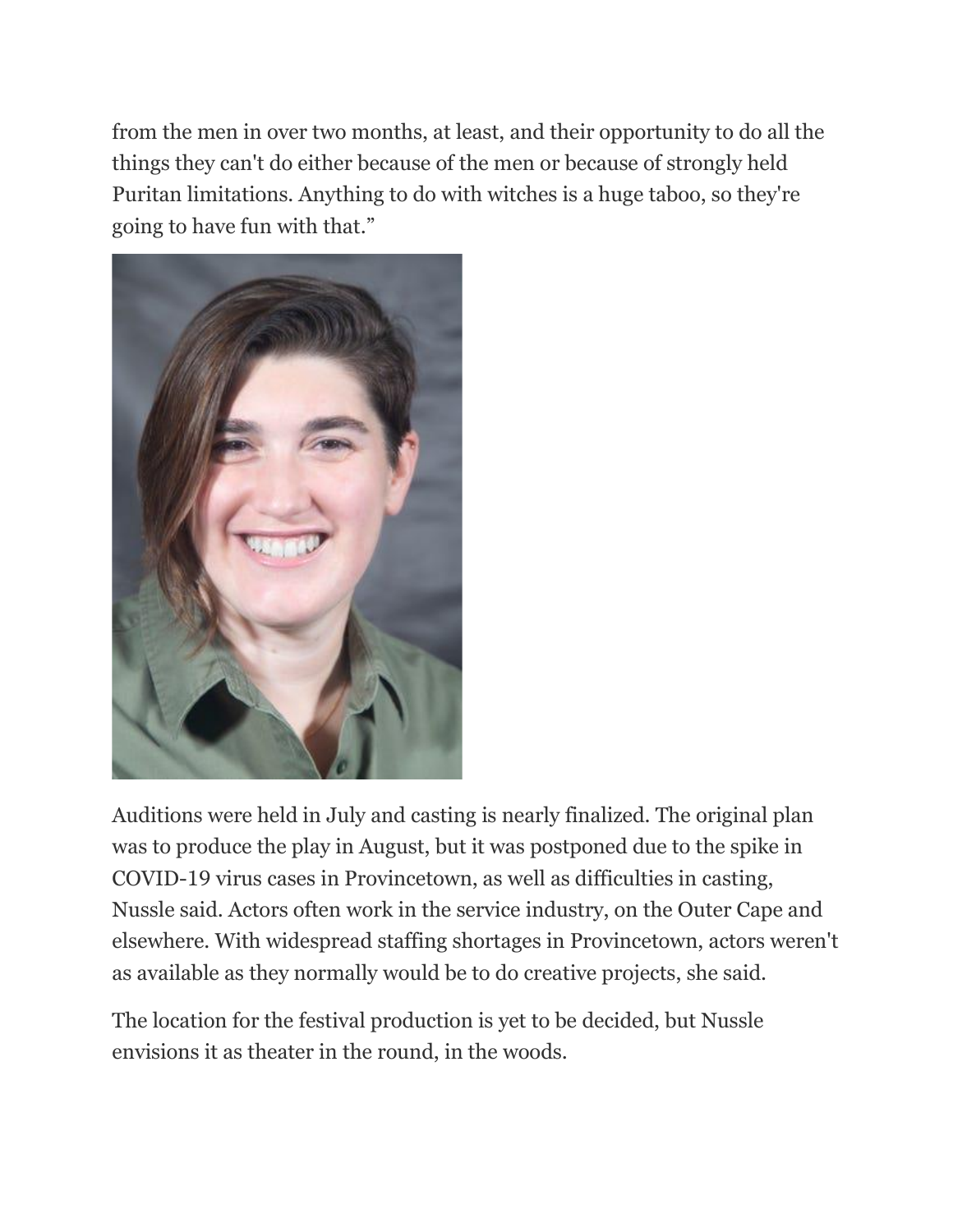"It really is like witches in the woods, and the audience is sitting around them, so you get that feeling that you could be back in time," Nussle said. "You have gone into a different world, out in nature."

Nussle sees Campfire Quorum evolving as an agile, migratory company. The theater company provides an immersive experience and "a dynamic synthesis of place and play," according to the website.

"Places have a history and you can use that as an underpinning of whatever story you're telling," Nussle said. "It can shine a light on an aspect that you might not have thought of before. I think that's a really interesting way to have a space become more than a character. It fills in the gaps that theater with minimal props and less lighting and less sound leave open, since you're getting so much more meaning in a different way."

Nussle holds a master's degree in directing from the University of East Anglia in Norwich, England, and a bachelor's degree in theatre and English from Dickinson College. She has worked as a director, dramaturge, producer and administrator with companies from England to Nashville, Boston and the Berkshires. She likens her mobile company to the traveling troupes in England in Shakespeare's time.

"There's something interesting to me about a roving troupe, as a means to keep costs down, reach different audiences and find the right place for certain work," Nussle said. "I know it's counter to what a lot of theaters do, embedding themselves in a community — which is something I really admire and appreciate. I also have a hard time staying put in one space. There's no set plan for the next show. I will say that I would like the next show to be in Ptown as well, so this is very much our starting place, on the Outer Cape."

## INFO

To learn about Campfire Quorum, visit <https://www.campfirequorum.org/>